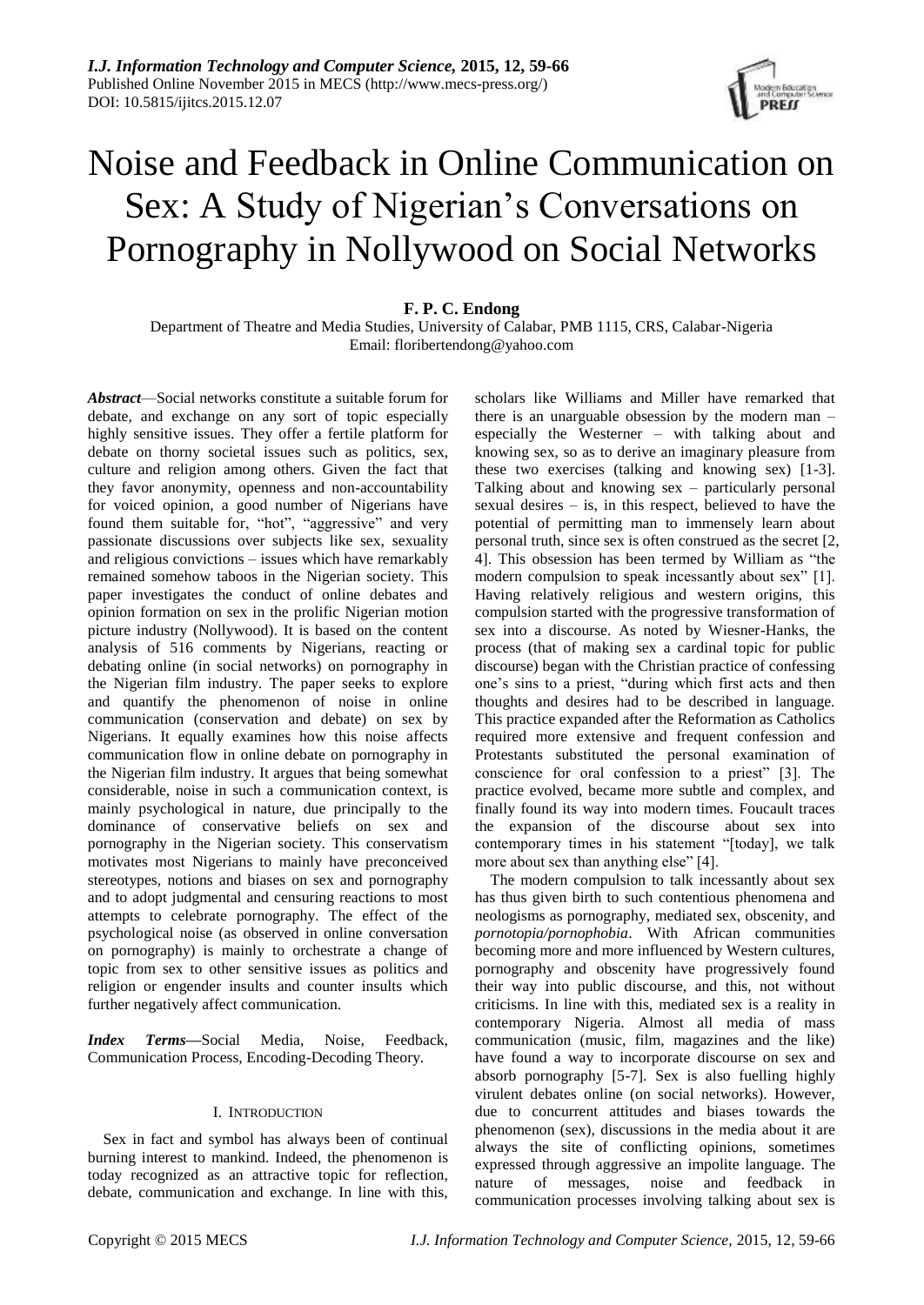therefore determined by such concurrent attitudes and biases. This paper seeks to examine how social, psychological and semantic forms of noise affect the feedback of Nigerian commenters's reactions to online critiques of Nollywood films, particularly critiques censuring the heavy sexualization of the industry. It specifically aims at examining the degree at which online discussion on sex attracts reactions from Nigerians and how social, psychological and semantic forms of noise subtly determine the nature of feedback in such a complex communication context.

### II. THEORETICAL FRAMEWORK

This paper is anchored on Gudykunst's Anxiety/Uncertainty Management (AUM) theory and Hall's encoding and decoding theory. The AUM theory defines how human communication is affected by individual communicators' balance of anxiety and uncertainties in specific social situations. According to this theory, intercultural communication has chances to be effective when there is a remarkable reduction of anxiety or uncertainty. This indicates that AUM theory is associated with Berger and Calabrese's Uncertainty Reduction Theory (URT), introduced in 1974. In the context of AUM theory, anxiety is an apprehension based on fear of negative consequences. The phenomenon is prevalent in most intergroup relations and interactions due to the fact that there is an added fear of appearing prejudiced when dealing with an outgroup. The AUM Theory holds that effective communication is conditioned by the interlocutor's ability to manage and keep anxiety/uncertainty between minimum and maximum thresholds. Once one reaches his/her highest level of anxiety, virtually all his/her attention is focused on the source of this anxiety rather than on achieving effective communication. Conversely, optimum level of anxiety will engender trust and self confidence that is needed for effective communication. The idea of managing levels of anxiety and uncertainty could be compared to managing stress and distress to ultimately arrive at optimum performance in a communication context.

The Anxiety/Uncertainty theory therefore focuses principally on interpersonal and intergroup levels of communication. The first level borders on the way in which the message is exchanged by encoder/sender and decoder/receiver in one-on-one communication context or when they intimate relationships and social networks. The second (intergroup communication level) occurs in contexts of collective exchange of messages by human, for instance as a strategy to perpetrate social identities or collective self-esteem. By examining predictions of behavior, AUM discriminates between interpersonal and intergroup communications. Behaviors that are explained with cultural or sociological norms are classified as intergroup communication meanwhile behaviors that are best explained with psychological norms are considered interpersonal communication. Based on this differentiation, the theory holds that when human

behavior is guided by personal or human factors, interpersonal behaviors tend to occur. On the other hand, when it is guided by social factors, the opposite is true.

The AUM theory has numerous assumptions. The following highlights are selected postulations that are relevant to this study:

- (i) The basic processes of communication do not differ across cultures; only the methods of interpretation vary.
- (ii) When humans are mindful of cultural and societal differences they have greater control over their communication behaviors.
- (iii) Strangers generally trigger both interpersonal and intergroup anxiety. It is important to note here that the perspective considered by the AUM Theory is that of the stranger immersed in an ingroup.
- (iv) When uncertainty is moderate that is when it falls between an individual's minimum and maximum acceptable levels – effective communication is bound to take place. The maximum threshold is regarded as the amount of uncertainty that a human can possess and still comfortably predict the behavior of a stranger. On the other hand, uncertainty above the minimum threshold keeps us from getting bored with the stranger and hence constraining communication.

This paper equally hinges on Hall's encoding/decoding theory. The encoding and decoding theory is one of the multiple theories often envisaged in reception analysis, (an approach which seeks to associate the attribution and construction of media text's meaning with the receiver). The encoding/decoding theory emphasizes the different stages mass media messages pass through in the process of transmission from source (origins) to reception and interpretation. Being somehow antithetical to claims in the structuralism and semiology that the meaning of media text is embedded in itself, Hall's theory stipulates that communicators are generally kind of "spin agents" who deliberately encode their messages for ideological objectives, manipulating language and the media they use for such ideological ends. Through such a subtle approach, encoded messages are given a preferred meaning otherwise known as "spin". However, receivers do not automatically accept, decode or interpret communicator's messages as sent. They sometime resist the ideological influences (they detect in the message), by systematically or instinctively applying concurrent and very antithetical readings or interpretations, this depending on individual experience and cultural background. In line with this, the same message may concurrently be perceived by people from different subculture, especially as they apply mutually antithetical reading of the message. Such application of antithetical readings likely leads to a degree of noise and eventually to ineffective communication.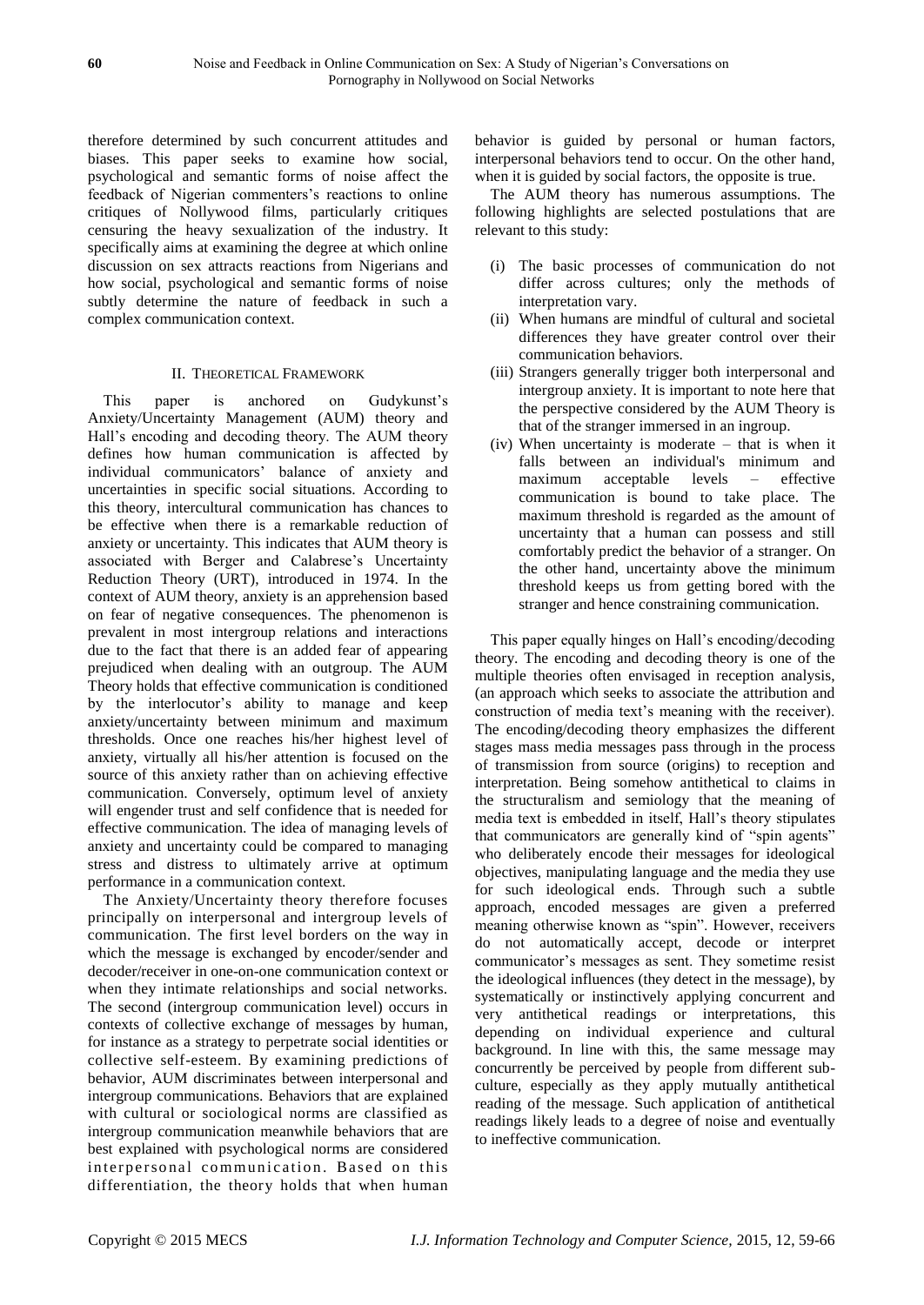#### III. NOISE AND FEEDBACK IN THE COMMUNICATION **PROCESS**

Noise and feedback are two cardinal components of the (mass) communication process. Being inter-related, the two factors greatly determine the quality of communication. Noise can be defined as any form of interference which may affect the delivery of the message in a communication context. This indicates that noise can prevent formulated messages from reaching their destination or from being understood as intended by the sender. As Dominick remarks, "a little noise might pass unnoticed, while too much noise might prevent the message from reaching its destination […] As noise increases, message fidelity (how closely the message that is sent resemble the message that is received) goes down" [8]. Most communication scholars limit to three, the types of noise to be envisaged in a communication process. These forms of noise include the semantic, mechanical and environmental types. However, noise can be categorized into seven types namely social/cultural, physiological, environmental, semantic, psychological, syntactical and channel/mechanical [9-10]. This paper focuses on three out the lot, namely social, semantic and psychological.

Social noise has to do with interferences (barriers) occurring when the social and cultural backgrounds of the sender and receiver and persons who are included in the process of communication are diametrically divergent. Such interferences are manifested for instance, in multiethnic community when a receiver adopts an unexpected (negative) reaction to a message which, under normal circumstances, was to trigger a positive feedback. Some scholars also refer to this type of noise as cultural noise. In principle, a cultural noise occurs in situations where, due to diametrical differences between the culture or subculture of the audience and that of the sender, message is misunderstood (that is, such a message is understood in [a] way the sender might not have anticipated). Socio-cultural noise is bound to occur in cross-cultural communication contexts and the greater the divergences in culture, the more noise in likely to interfere in the communication. O'Sullivan et al note this scenario in their discussion of the encoding decoding theory thus:

Often, different groups of people (or sub-cultures) will share quite distinct social locations and perceive the world and the messages of the media accordingly. While the general implication is that meaning as decoded does not necessarily (or often) correspond with meaning as encoded (despite the mediation of conventional genres and language systems), the most significant point is that decoding can take a quite different course from that intended. Receiver can read between the lines and even reverse and 'subvert' the intended direction of the message. [11]

Psychological noise otherwise called internal noise refers to the person's (communicator's) partiality,

chauvinism, and emotion toward a message or a person (his interlocutor). Psychological noise is therefore the consequence of preconceived notions a communicator brings to the communication process, such as racial stereotypes, reputations, biases, and assumptions. It is also connected with preconceived attitudes and biases towards others, event, situations and topics. Semantic noise on the other hand is associated with the semantics of words. It occurs when concurrent meanings are given to the same word or phrase in a given message or when the order of such words confuses the meaning of the message. This is sometimes encountered in situation where people from certain profession as law, physics, medicine and the like use such complicated jargon that may only confuse receivers and potentially make communication ineffective. Dominick illustrates a similar scenario when she notes that: If you ask a New Yorker for a "soda" and expect to receive something that has ice cream in it, you'll be disappointed. The New Yorker will give you a bottle of what is called "pop" in the Midwest" [8].

Noise is related to feedback in that, the greater the potential for quick (immediate) feedback, the greater the chance to overcome noise. In effect, to reduce psychological noise, the sender and receiver must concentrate on the message and try to control the psychological barriers. In the case of semantic noise, the sender and receiver must consider their socio-cultural differences and concentrate on message positively keeping aside these differences, when ever noises have been recognized. For effective communication, it is always advised to deal promptly with noise. In line with this, relevant feedback is a solution to noise and effective communication. By definition, feedback is the set of responses by the receivers which shape and determine subsequent messages from the sender. Feedback permits the source or sender to evaluate and monitor his or her communication and if necessary, effect changes in the elements of the communication process. Feedback can be positive (when it encourages the communication behavior in progress) or negative (when it attempts to change or terminate the communication). Noise has generally been branded as a negative aspect of communication as it is generally regarded as a serious threat to effective communication. However, contemporary construction have somewhat changed. Aly et al note that:

Today, noise is breaking away from the status of undesirable phenomenon bestowed upon it by traditional communications theory. No longer merely an undesirable element to be eradicated so as to retain the purity of the original signal, noise can be regarded as a more complex and even desired element. When it comes to the terrorist (or any other illegal, harming, and dangerous communication), one may question the instrumentality of creating noise that may reduce the communicator's efficiency and success. Creating and using semantic, psychological, cultural, and physical noises may describe a rich variety of counter measures and organize them in a strategic framework. Thus,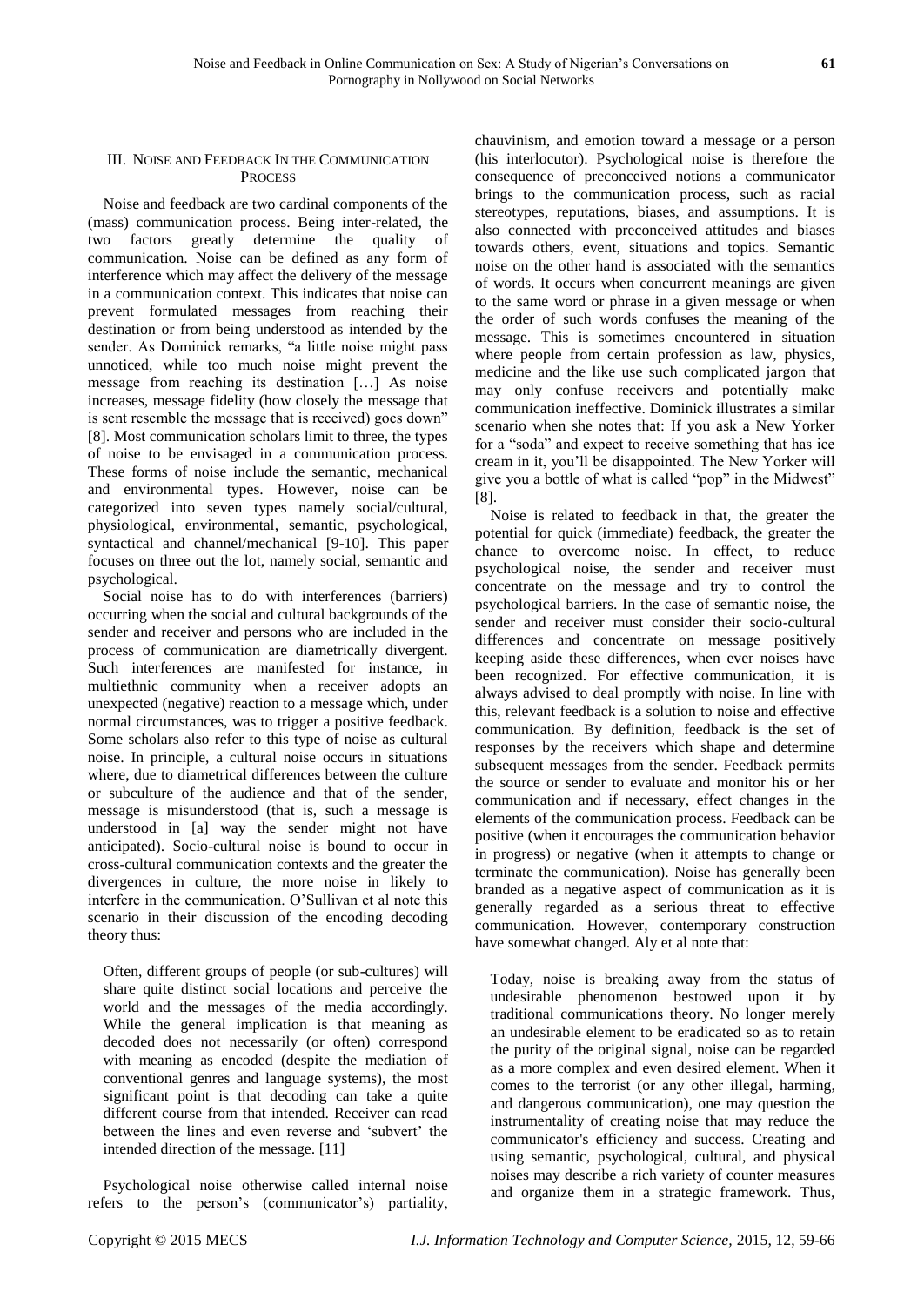noise could become a key conceptual and theoretical foundation in the strategy of countering terrorism online. [10]

Based on this premise a good number of government and international organizations have, since the emergence of terrorist groups in the world, designed relevant and formidable strategies involving the use of 'noise' to handicapped terrorist propaganda in the world. The social networks constitute one of the "battle fields" where this form of counter noise has been used to frustrate terrorists and other illegal movement's communication efforts.

#### IV. FEEDBACK IN SOCIAL NETWORKS

As very complex forms of online communication, the social networks (facebook, Twitter, google+, YouTube, Myspace, Flickr, and the like) use a wide range of special techniques involving participation, conversation, linkage, collaboration and sharing to facilitate exchange of information between source or encoder(s) and receiver(s). Through these various techniques, feedback is systematically and artfully generated from people on various issues or items. An online post in a Blog or Web site which motivates people to discuss and exchange on a particular issue is a very good illustration of the conversation function of social networks. Through such conversations there are subsequent, rich, and provocative reactions (feedback) by posters and commenters on the issue discussed, as people have the opportunity to comment and respond to one another. Similarly, an online news or feature article that solicits responses from potential viewers or readers and present particular motions to them is a relevant illustration of the participatory function of the social media. Web operation such as Digg even permits people to vote for their favorite online article or image, thereby facilitating participation and generation of feedback by users of social networks.

The theoretical lack – or reduced nature – of accountability for one's voiced opinion, decision or action in online communication context (due mainly to anonymity) often causes a variety of negative feedbacks such as decreased politeness and more uncivil attitudes to be eventual, imminent or recurrent in social networks. A number of studies have successfully established the fact that these factors (anonymity and lack of accountability of users' action in online discussion) cause commenters to adopt aggressive language (for instance racist, religious or tribalistic/ethnocentric languages), especially when challenged with an oppositional ideology [12-17]. These forms of aggressive language are often observed in conversations, over sensitive issues like politics, religion, sex and sexuality. In effect, online discussions on such sensitive topics are mainly characterized by a glaring polarization whereby like-minded commenters connect with those sharing similar views and interests rather than engaging in objective debate and deliberation with those holding antithetical views, information or opinions [18- 19]. This somehow points to the possibility for social,

cultural and psychological noise to very much affect communication process in case of online discussion on such sensitive issues as sex, religion and politics. In tandem with this, Aly, Weinmann and Weimann note that "as a communication medium and vehicle of influence, the Internet is a powerful tool for psychological campaigns" as it is often used by various quarters to launch online campaigns, "in the same way legitimate political campaigns use the Internet". Such psychological campaigns "attempt to attract users and ultimately seduce them by engaging them in a sensory experience, trying to manipulate their needs, suggesting the fulfillment of a goal, and inspiring and guiding the users to make a choice by providing a higher-level motivation" [10].

#### V. SOCIAL NETWORKS AS FORUM FOR DISCUSSION ON **SEX**

The social networks have offered audiences multiple opportunities of communication and sharing of information. They have become formidable ways of sharing and obtaining information in contemporary Nigeria. As a popular application service on the Internet, they attract millions of users, including Nigerians. The growth of these media is promoted by users who interact with one another, construct relationships, publish or reply posts, and discuss a variety of topics. Nigerians therefore view them today as golden opportunities and forums to discuss a variety of issues bordering on the political, economic and social life of the country. In line with this, the thorny debate on mediated sex, particularly pornography in the Nigerian motion picture industry (Nollywood) has found its way into the social networks.

The social media permit a high deal of anonymity and openness and because of these factors, commenters often regard them as forum par excellence to discuss topics that are often considered as taboos or highly sensitive. Xiong and Liu stress on the appropriateness of these facilities (social networks) for special kind of communication and opinion formation when they concede that:

The process of opinion formation on social media is more complicated than in real society, and information diffuses and evolves more rapidly. For instance, users always discuss issues with others anonymously. They do not know the true names of their neighbors, and they cannot become well acquainted with the personality characteristics of their neighbors. Moreover, users cannot directly see the internal opinions of their neighbors but instead learn about their opinions through the posts they publish. [20]

Social media are therefore usually coupled with such somewhat promising terms as anonymity, networks, interoperability, interactivity, autonomy, and openness which make the discussion of sensitive issues and taboo by users or commenters less "risky". As Ketchum succinctly puts it, the social media "create unprecedented opportunities for the democratization of information and the liberation of stifled and even abject 'knowledges'"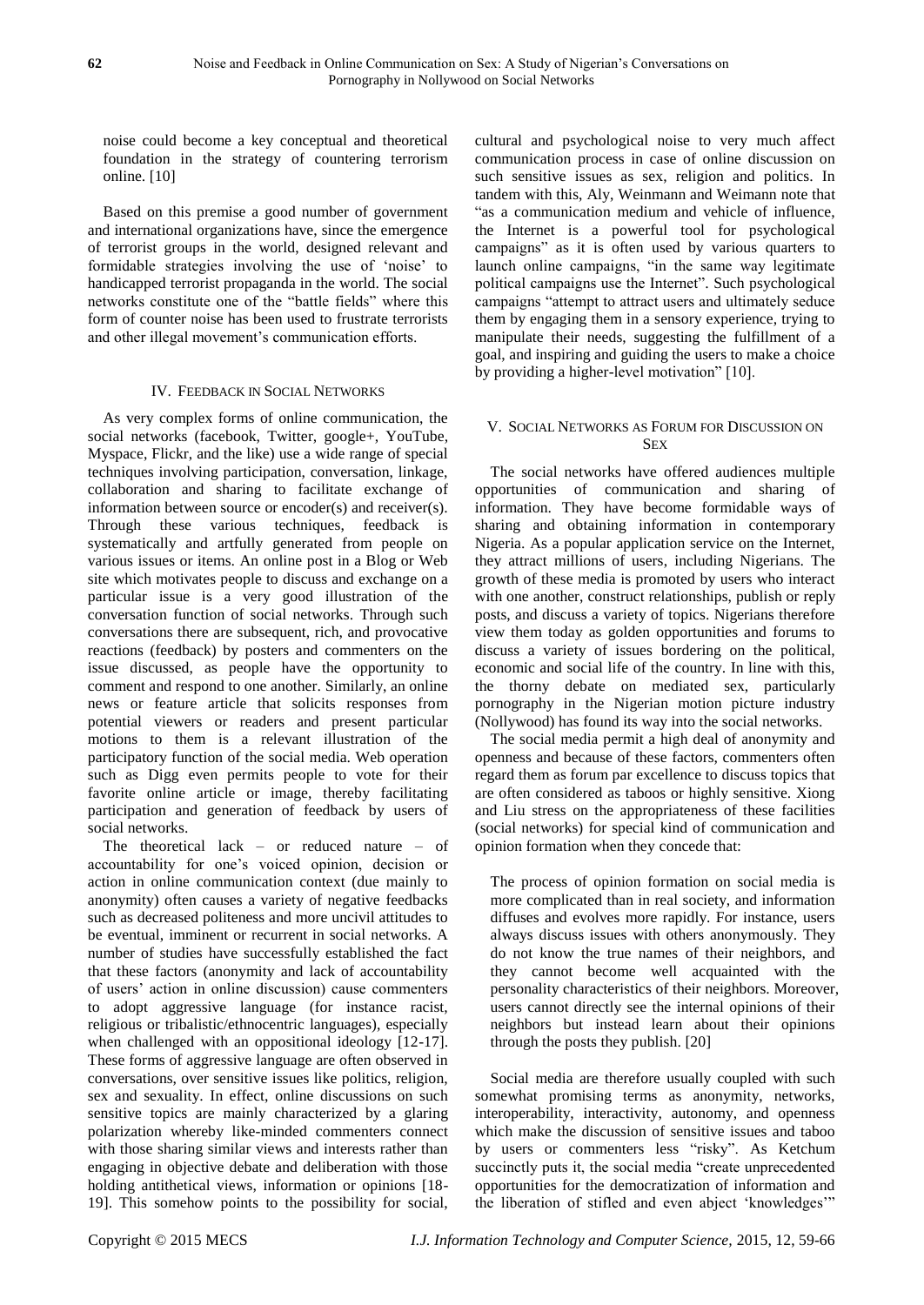[21]. In tandem with this, Yu-Won contends that the relatively anonymous character of online communication, in particular, is believed by most communication theorists to "free individuals from social expectations and constraints, and thus greatly reduces the threats of social sanctions for their behavior" [22]. Quoting Mutz, he further explains that "when people are anonymous and cannot be personally identified with their judgments, the tendency to conform to others' views is considerably attenuated. As a consequence, individuals have opportunities to express their opinions online in ways not possible in their traditional, face-to-face social environment". In line with this, online Nigerian commenters have had the opportunity to discuss issues as pornography, sex and the like without their identity being revealed. A good number of blogs, Facebook and Twitters pages by film reviewers, producer, actors, newspapers and the like exist in the Internet with strings of opinions generated by Nigerians on the issue. Rich and aggressive reactions are made to posts presenting critiques over various aspects of Nollywood including the injection of sex into films of the industry. Esan gives a clue of the active debate staged online on multiple aspects of the industry as technology of production, production aesthetics and exhibition technique. He observes that "Nollywood audiences are aware of the deficiencies in the industry […] The love - hate affair with the industry is very evident in the online communities where stars are cut down to size for their poor acting and social misdemeanors. Yet they [Nigerian audiences] continue to patronize these stories about their land – their people and their issues" [23]. Pornography in the Nigerian motion picture industry is one of the major issues feeding debates by Nigerian commenters in the various social media. However, though raising a serious debate in these online spaces, the phenomenon seems not to totally "kill" Nigerian audience's loyalty to the industry.

Online commenters' opinions on the injection of pornography into Nollywood films could be categorized in two antithetical classes namely the pro-porn and the anti-porn positions. The anti-porn opinions are rooted in the prevailing conservatist and traditionalist doctrines or school of thoughts, which either advocate for the upholding of religious purism or the flourishing of core Nigerian values in filmmaking as in the designing of other forms of mass media communication. Conservatism and traditionalism attach a lot of secrecy to sex and sexuality and militate against public discussions of sex and mediated sex, viewing such activities as alarming violations of religious and morality codes as well as indicators of identity crisis. Anti-porn opinions therefore relegate pornography to a permissive western value and a total social *dysnomia* (especially for Africans). Better still, These anti-porn opinions relegate the phenomenon to a sin against God. In tandem with this, Okanatotor refers to pornography as "a crushing and alluring public health danger to our [Nigerian] society, and society needs protection against it" [24]. Such a school of thought opines that the injection of such an artifact (pornography) into Nigerian films, only negatively affects the aesthetics

of the films, especially when such a feature is in no way reasonably connected to the plot of the film. The excessive explicit depiction of sex in Nigerian films is thus commonly equated by Nigerian online commenters to an expression and reproduction by most Nigerian film makers of the capitalist culture – a culture which is imported from the western scene. In effect, it has been argued that sex sells and reproduces western capitalistic culture or logic [2]. It has equally been argued that the injection of pornography in African films is an index of African film producer's inferiority complex [5, 25]. As explained by Uwom, Chioma and Sodeinde, most Nigerian film producers and media practitioners tend to see the foreign scenes as being very superior and so, strive extremely hard to meet the needs of the sophisticated and exposed viewers who have now been tremendously influenced by the western pattern of life, if not glaringly westernized. In the bid to satisfy the audience and meet up with what is arguably perceived as international standards, local film and media producers systematically copy international intuition and production techniques (particularly the ones applied in Hollywood films), thereby westernizing – and accidentally/deliberately over-sexualizing their films [26]. Uwom, Chioma and Sodeinde note that, though this approach helps in improving production quality it somehow also leads to the degradation of core Nigerian cultural values [26].

Advocates of the pornography in Nollywood films, on the other hand, commend westernization and sexualization of Nigerian movies, defining/interpreting such phenomena as marks of advancement and modernization. Pro-porn positions are grounded on the rejection on conservatism and traditionalism which are progressively perceived as not being compatible with the dynamics of modernization. Ojukwu and Ezenandu mention a number of conceptions of the modernization which are in line with such positions. They note that:

Modernity or modernization expresses that tradition is outdated and antiquated and so should be wiped out by the process of development. It denotes the transformation of the disparate groups into an integrated and consolidated polity by eliminating the residual set of values, norms and structures of the 'tribal man', and institutionalizing a new set of modern and progressive values […] The approach suggests that individuals and groups are expected to develop new identities such as modern behavior and refined attitudes to issues thereby shedding off ethnic identities and relationships that are perceived to be pristine. [27]

Censuring pornography on the ground of religion or African tradition is therefore progressively becoming "out dated". In line with this, a sexual personae is regarded by a good number of liberal Nigerians as a professional actor and acting nudity scene has likewise become as normal as just "doing your job". Some of the proponents of this practice (mediated sex/sexualization of media text) even view the incorporation of pornography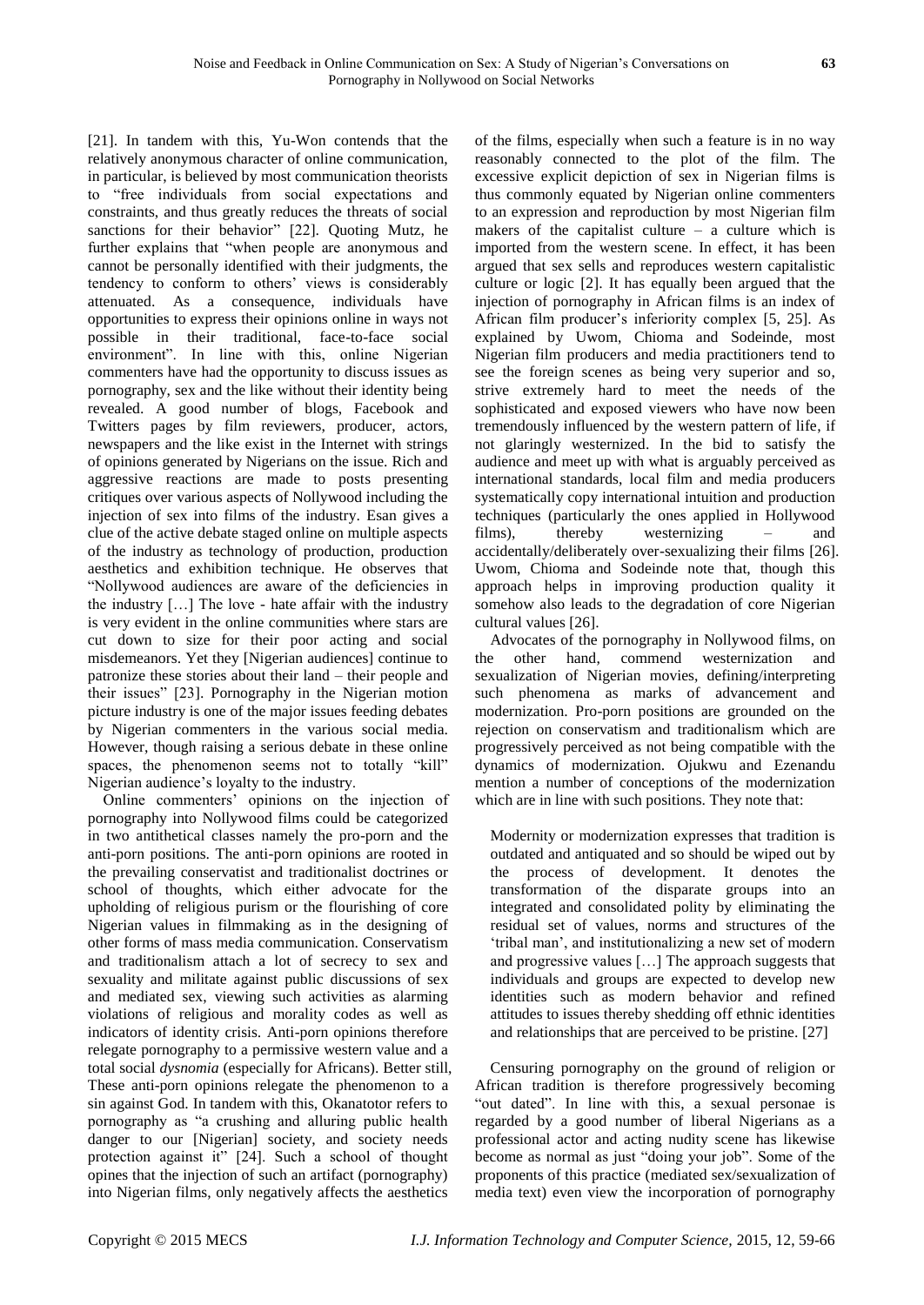into Nigerian films as inevitable since it arguably represents a strategic instrument that could help emphasize believability of the films. In effect, sex is part of man's life and as Gasper has once argued, "the faulty premise that sex is evil in itself seems to be a delusion unique [not just] to the western world" but equally to the modern Nigerian society [28].

## VI. METHODOLOGY

This paper is based on a content analysis of over 516 comments posted online as feedbacks to over 24 randomly selected articles by Nigerian film reviewers. These articles were written on pornography in the Nollywood film industry and posted on Facebook, Twitter, Online Newspaper/magazine sites and reviewers' blogs. Some of the articles were directly on films deemed pornographic in nature while others were articulated on sexual personae within selected films of the industry. The articles considered for the study actively sought viewers/readers to contribute opinions on the issues discussed. 12 articles had a positive tone (they were slanted in favor of porn in the movies) while the rest provided an antithetical position. The researcher considered only comments by discussants who clearly identified themselves (through names, photos and content of comments) as Nigerians.

Using individual comments as unit of analysis, the study sought firstly to explore and quantify incidences of noise, and secondly to examine the extent to which these forms of noise affected (flow of) communication, especially subsequent comments. Noise was therefore detected based on glaring digressions or extrapolations (by commenters) from the topics discussed and from the implicit or explicit objectives of the various articles posted online. The study systematically differentiated between psychological, cultural and semantic noise, and sought to see how negative, individual types of noise affected feedback (communication). Three principal negative feedbacks were considered for the study (i) change topic of conversation/activity, (ii) engender insults and counter insults, and (iii) terminate communication. Data was collected through the use of a data sheet. These data was analyzed statistically and presented in tables 1, 2 and 3 below.

#### VII. RESULTS AND DISCUSSION

Findings indicate that noise is considerably present in online communication on sex, particularly in the discussions by Nigerians over the issue of pornography in Nigerian film industry. The phenomenon actually covers 43.03% of communication exchanges on the topic (see table 1 below). As show in this table, noise is more accentuated in replies (comments) on articles that are supportive of heavy sexualization of Nollywood films. Over 56.66% of Nigerian reactions (comments) on proporn articles were various forms of noise meanwhile only 31.81% noise was noted in reactions to anti porn articles

(those articles that seriously condemned pornography in Nollywood films). This is indicative of the fact that most Nigerians still hold conservative beliefs on sex and pornography and will likely adopt negative attitudes towards any attempt at "celebrating" pornography.

Table 1. Noise in Communication on pornography in Nollywood

|                    | <b>Types of Articles</b> |       |           |       |       |       |  |
|--------------------|--------------------------|-------|-----------|-------|-------|-------|--|
| Comment            | Pro-porn                 |       | Anti-porn |       | Total |       |  |
|                    | n                        | $\%$  | n         | %     | n     | %     |  |
| Normal<br>Comments | 101                      | 43.34 | 139       | 68.19 | 294   | 56.97 |  |
| Noise              | 132                      | 56.66 | 90        | 31.81 | 222   | 43.03 |  |
| Total              | 233                      | 100   | 283       | 100   | 516   | 100   |  |

Findings also reveal that much (67.56%) of this noise is psychological in nature, (see table 2 below). Psychological noise is more accentuated in Nigerians' reactions to anti porn articles as it amount to 80% of comments in this particular communication context. This finding is similarly justifiable by the fact that Nigerians generally have a lot of preconceived attitudes, biases assumptions, cultural and racial stereotypes on sex (particularly on pornography) as well as on specific advocates of the phenomenon. These preconceived notions are rooted in conservatism, characterized by traditional beliefs and (Christian) religion. Because of such preconceived ideas, most online Nigerian discussants will prefer either to maintain secrecy on sex (by "lobbying" for the closure of the debate on the subject" or superimpose religious concepts that may not have any relation with the objective or the topic of the dialogue or conversation.

Table 2. Type of Noise

|               | <b>Types of Articles</b> |       |           |       |       |       |  |
|---------------|--------------------------|-------|-----------|-------|-------|-------|--|
| Type of Noise | Pro-porn                 |       | Anti-porn |       | Total |       |  |
|               | n                        | $\%$  | n         | $\%$  | n     | $\%$  |  |
| Psychological | 78                       | 59.09 | 72        | 80    | 150   | 67.56 |  |
| Cultural      | 18                       | 13.63 | 12        | 13.33 | 30    | 13.53 |  |
| Semantic      | 35                       | 27.28 | 06        | 6.67  | 42    | 18.91 |  |
| Total         | 123                      | 100   | 90        | 100   | 222   | 100   |  |

Another important finding here is the fact that cultural noise was less important in the communication process. This is due to the fact that, being all Nigerians, most film reviewers and commenters showed a relatively fair degree of sensitivity to cultural differences in their articles or contributions. Knowing they were communicating or debating principally with fellow Nigerians, the reviewers mostly showed (implicitly or explicitly) that they were mindful of the predominance of the conservative philosophy on pornography and sex among Nigerians. A good number of commenters did same. However, some reviewers and commenters manifested western views about pornography (thereby proffering supportive positions on the phenomenon) and were therefore "treated" by fellow online discussants as cloned westerners. Attitudes towards such "cloned" westerners and their contributions were mostly negative and very aggressive. In some of the reactions commenters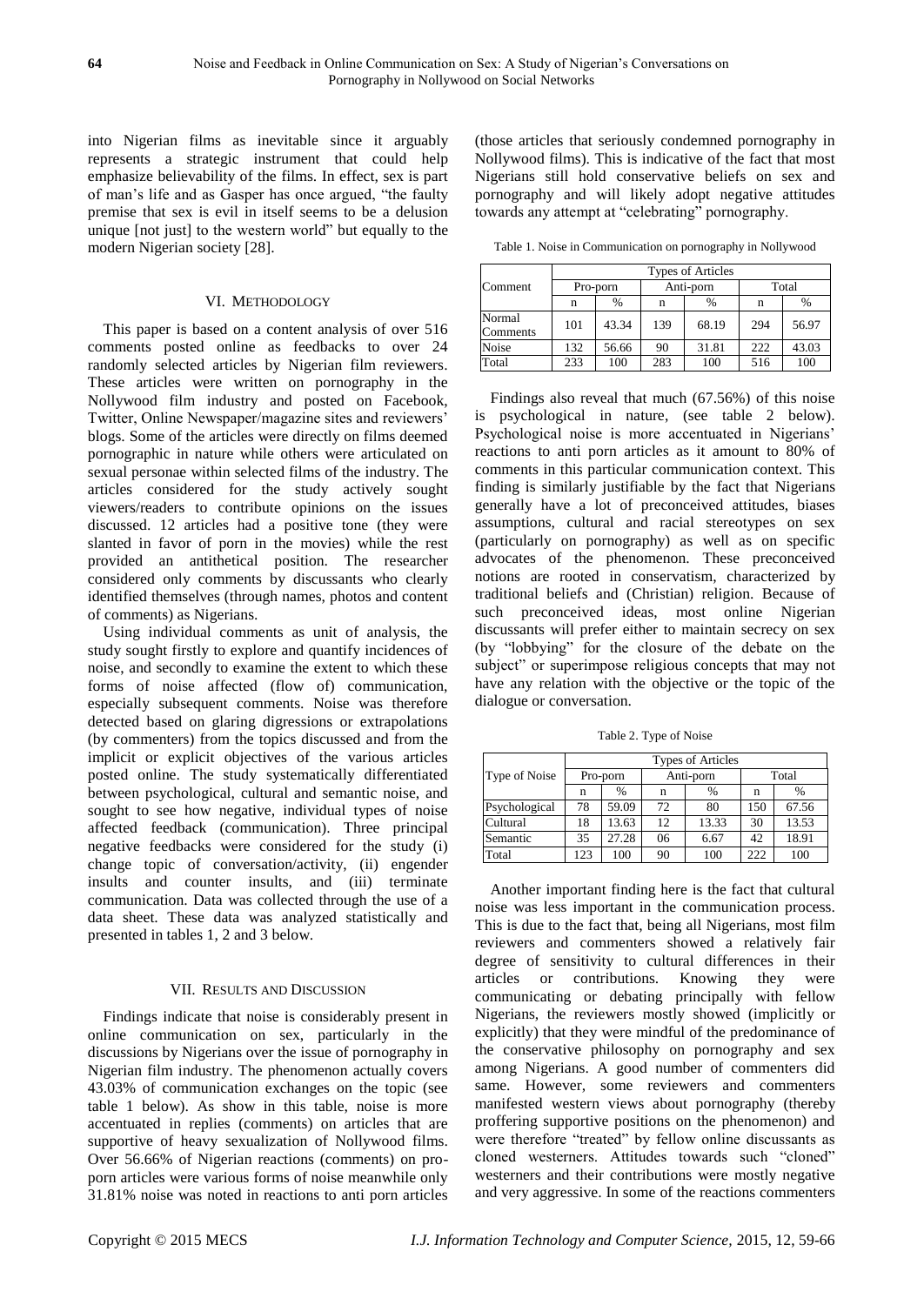referred to such cloned westerners as "infidels", "westernized fools", "agents from hell" and the like. Such pejorative appreciations often provoked counter insults which caused serious digressions.

Findings also reveal that the various forms of noise had as dominant effect a change of the topic of discussion or activity. In effect, over 64.86% of the noise observed in reactions to pro and anti articles coupled, sought to push discussants to change topic of discussion from pornographic content of Nigerian films to other burning issues such as politics and religion. This trend was observed in comments that subtly or glaring extrapolated from the issue discussed to install or encourage diametrically different debates as well in discussants' reactions which simply used the opportunity for advertising their authors' sexual prowess or their "sugar mammy" and "sugar dady"<sup>1</sup> services. Desire to change topic of discussion is more accentuated in comments reacting to pro porn articles. This again confirms the dominant conservative tendency among Nigerians when it comes to supporting or rejecting mediated sex.

Table 3. Effects of Noise

|                               | <b>Types of Articles</b> |       |           |       |       |       |  |
|-------------------------------|--------------------------|-------|-----------|-------|-------|-------|--|
| Type of Noise                 | Pro-porn                 |       | Anti-porn |       | Total |       |  |
|                               | n                        | $\%$  | n         | %     | n     | $\%$  |  |
| Change Topic<br>or Activity   | 96                       | 72.72 | 48        | 53.33 | 144   | 64.86 |  |
| Engender<br>(counter) insults | 30                       | 22.22 | 18        | 20.01 | 48    | 21.62 |  |
| Terminate<br>Conversation     | 06                       | 4.56  | 24        | 26.66 | 30    | 13.52 |  |
| Total                         | 132                      | 100   | 90        | 100   | 222   | 100   |  |

Given the sensitive nature of the topic discussed, a good number of commenters caused noise by engendering insults or counter insults. This is shown in the fact that the noise registered in reactions to both types of articles amount to over 21.62%. A relatively small size of the noise sought to terminate communication. This was illustrated by comments that call on reviewers or discussants to stop arguing on pornography as any debate on the issue (according to such a school of thought) is just out of place.

#### VIII. CONCLUSION

The social networks offer ample opportunities to Nigerians of various ages to passionately debate and discuss over sensitive issues as sex, religion and politics. In line with this, numerous debates and more or less

aggressive discussion have been staged online by Nigerian social network users on sexuality and mediated sex, and particularly on the injection of sex in the prolific Nigerian motion picture industry.

This paper has sought to explore and quantify the phenomenon of noise in online communication (conservation and debate) on sex by Nigerians. It equally examined how this noise affects communication flow in online debate on pornography in the Nigerian film industry. It argued that being somewhat considerable, noise is mainly psychological in nature, due principally to the dominance of conservative beliefs on sex and pornography in the Nigerian society. This conservatism is manifested or characterized by arguments which are implicitly or explicitly based on Christianity and Islam (religious beliefs) and Nigerian traditional values. It pushed most Nigerians to mainly have preconceived stereotypes, notions and biases on sex and pornography and to adopt judgmental and censuring reactions to most attempts to celebrate pornography. The effect of the psychological noise (as observed in online conversation on pornography) is mainly to orchestrate a change of topic from sex to other sensitive issues as politics and religion.

#### **REFERENCES**

- [1] L. Williams, *Hard Core: Power, Pleasure, and The "Frenzy of the Visible"*. Berkeley: University of California Press, 1999.
- [2] J. Miller, "Kink Unbound (?): Pursuing Pleasure and profit in Pornography" in *Schuyikill, Graduate Journal*, 34(2), pp. 20-34, 2012.
- [3] M. E. Wiesner-Hanks, *Christianity and Sexuality in the Early Modern World*. London: Routledge, 2012.
- [4] M. Foucault, *The History of Sexuality I: An Introduction*, New York: Random House, 1999.
- [5] F. P. Endong, and E.E. Obonganwan, "Sex in Christian Movies: a Study of Roger Young's the Bible: Joseph and Mel Gibson's the Passion of the Christ". *IJCMS: International Journal of Communication and Media Sciences*, 2(2), 11-21, 2015.
- [6] A. Salawu, Sex in Yoruba News Papers" In Salawu (Ed) *Indigenous Language Media in Africa*. Lagos: Centre for Black and African Arts and Civilisation (CBAAC), 2006, pp.42-63.
- [7] A. Ojo, *Religion and Sexuality: Individuality, Choice and Sexual Rights in Nigerian Christianity*. Lagos: Africa Regional Sexuality Resource Center, 2005.
- [8] J. R. Dominick, *The Dynamics of Mass Communication (11th Edition).* New York: McGrraw Hill, 2011.
- [9] C. Nwamuo, "The Nigerian Female Journalist and Communication Faulters". *WAACLAS: West African Association for Commonwealth Literature and Language Studies,* 3(2), 20-34, 2010.
- [10] E. Aly, D. Weimann-Sarks, and G. Weimann, "Making 'Noise': An Analysis of the Say No to Terrorism Online Campaign". *Perspective on Terrorism*, 8(5), pp.182-199, 2014.
- [11] T. O'Sullivan, *Key Concepts in Mass Communication*. London: Methuen &Co, Ltd, 1993.
- [12] P. Shachaf, and N. Hara, "Beyond Vandalism: Wikipedia Trolls". *Journal of Information Science*, 36(3), pp. 357- 370, 2010.
- [13] S. Herring, et al. "Searching for Safety Online. Managing

-

<sup>&</sup>lt;sup>1</sup> "Sugar Mammy" and "Sugar Dady" are terms commonly used in Nigeria to refer to relatively wealthy and old women and men who are in search for, and sometimes successfully seduced young sexual partners for purely sexual adventures. Sugar mammies and dadies most often preferred partners with serious sexual prowess. Due to extreme poverty, a good number of young Nigerians solicit sexual adventures with such old sexual partners for lucrative purposive. The social networks often offer them a chance to "market" themselves.